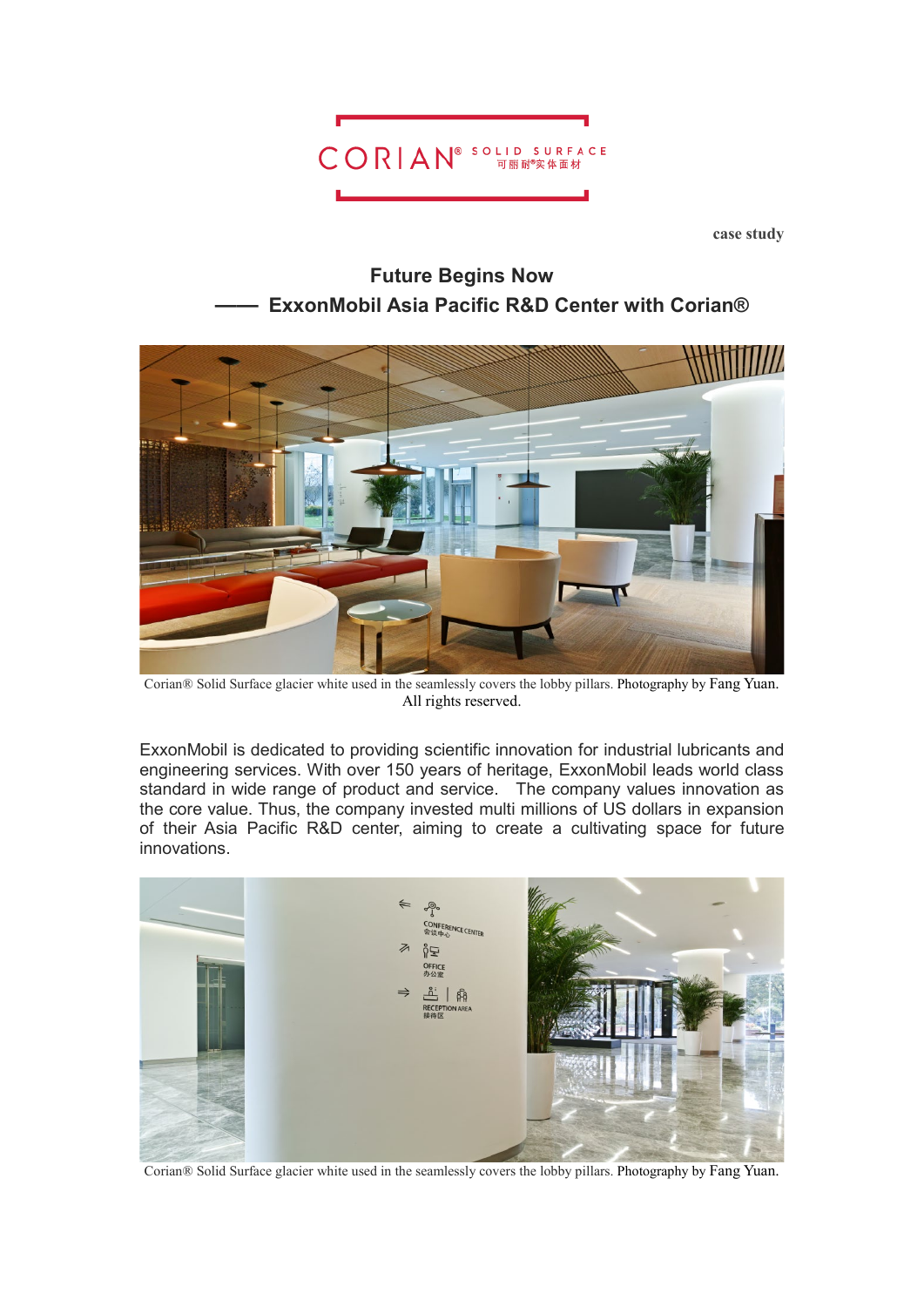## All rights reserved.

ExxonMobil Asia Pacific R&D center is located in Shanghai Zizhu Hi-Tech park. The center has a construction area of 26,600 square meters; it is one of the largest ExxonMobil headquarters in the Asia-Pacific region. In addition to the advanced R&D laboratories and product development facilities, the center also consists of large multifunctional hall, training room, meeting room, reception area and resting zone. The objective is to tighten bonding with customers, promote business growth, and provide a showcase of ExxonMobil's leading technology and achievements.



Corian® Solid Surface glacier white and sorrel used in the staff restaurant. P Photography by Fang Yuan. All rights reserved.



Corian® Solid Surface glacier white and sorrel used in the staff restaurant. Photography by Fang Yuan. All rights reserved.

World-class productivity in science and technology can only express through worldclass quality building material, ExxonMobil chose Corian® Solid Surface materials meet the utmost design requirements in the R&D center. Corian® Glacier White and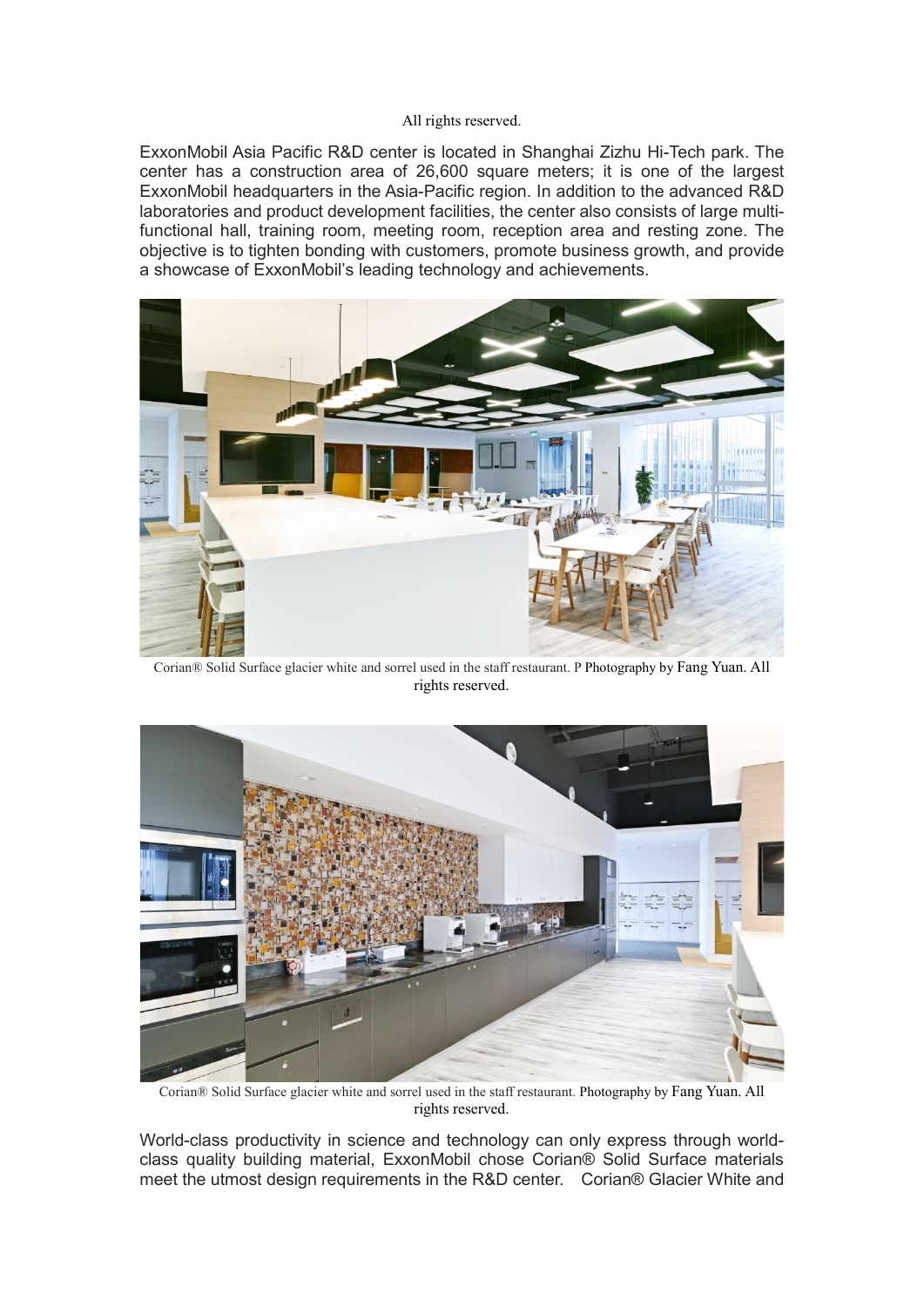Corian® Sorrel are used throughout the interior from vertical walls in impact space to column wrapping in lobby; elegant color, design flexibility and warm texture of Corian® articulate the design concept of futuristic technology and modernism. The integrated Corian® basin and sink as well as countertop in pantry and cafeteria are perfect example of how Corian® Solid Surface can be customized and tailored to design and spaces without compensating performance benefits such as vivid color, easy to maintain, and superior durability.



Corian® Solid Surface glacier white used in the staff rest areas and pantry. P Photography by Fang Yuan. All rights reserved.

The immersive space with Corian® Solid Surface allow employees and customers to interact and stimulate creative ideas that promote breakthrough in science and technology research.



Corian® Solid Surface glacier white used in the hand basin. Photography by Fang Yuan. All rights reserved.